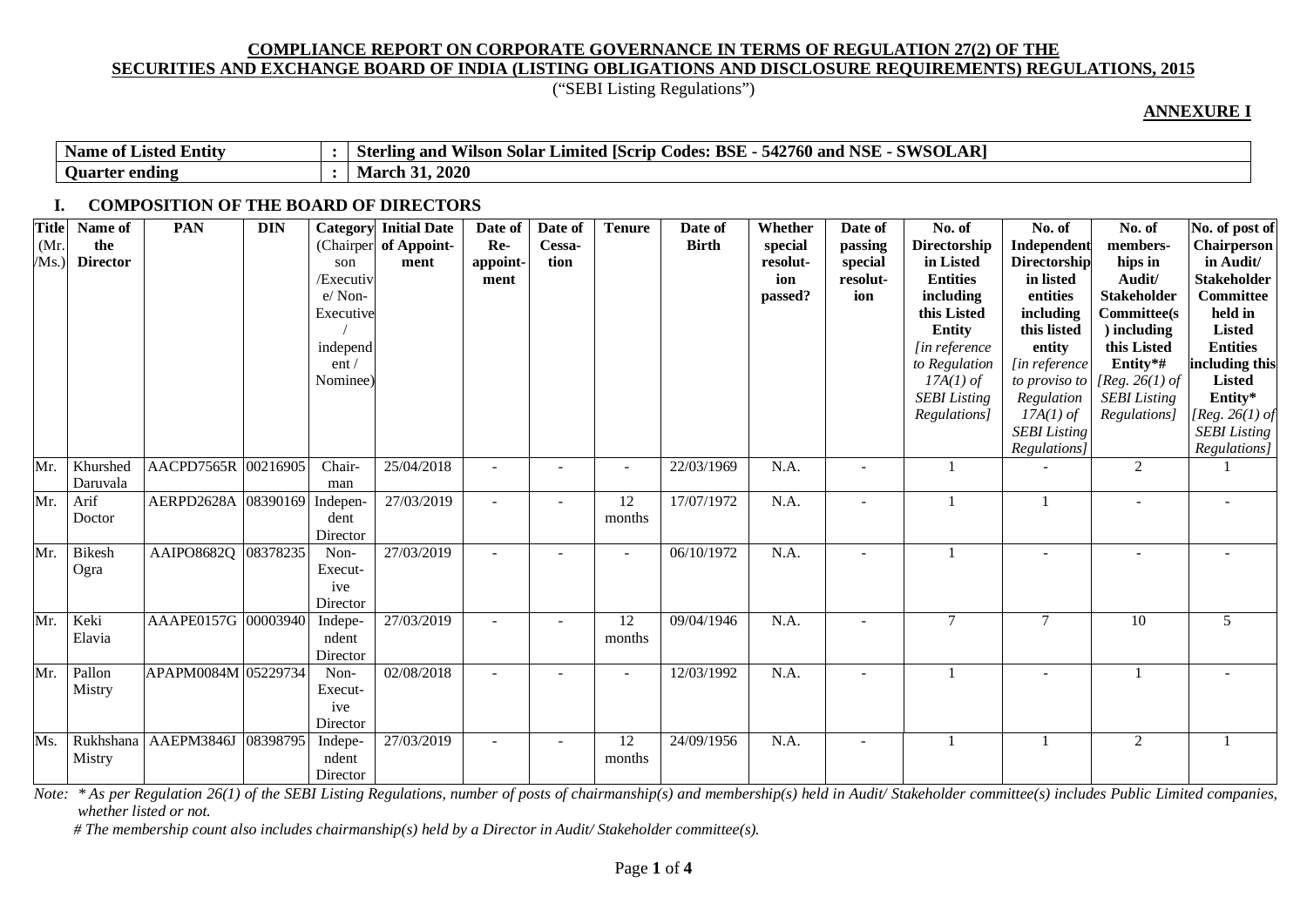## ("SEBI Listing Regulations")

### **ANNEXURE I**

| $\mathbf{v}$<br>$\cdot$ .<br><b>Name</b><br>e of Listed Entity | $\mathbf{A}\mathbf{R}$<br><b>SWSOL</b><br>$\sqrt{2}$<br><b>NICI</b><br>n.<br>BSE<br>760 and<br>Codes:<br>Sterling<br>vilson Solar<br><b>ISCrip</b><br>Limited<br>and<br>542<br>NSF |
|----------------------------------------------------------------|------------------------------------------------------------------------------------------------------------------------------------------------------------------------------------|
| ⌒<br><b>Ouarter</b><br>ending                                  | <i><b>s1, 2020</b></i><br>Mar<br>UU J                                                                                                                                              |

### **II. COMPOSITION OF COMMITTEES**

| of<br><b>Name</b><br>the<br><b>Committee</b> | <b>Whether Regular</b><br>chairperson appointed | <b>Name of the Committee</b><br><b>Members</b>    | <b>Category (Chairperson/Executive/Non-</b><br><b>Executive/Independent/Nominee)</b> | Date of<br>Appointment | Date of<br><b>Cessation</b> |
|----------------------------------------------|-------------------------------------------------|---------------------------------------------------|--------------------------------------------------------------------------------------|------------------------|-----------------------------|
| Audit<br>Committee                           | Yes                                             | Ms. Rukhshana Mistry,<br>a.<br>Chairperson        | <b>Independent Director - Non-Executive</b><br>Director                              | March 27, 2019         |                             |
|                                              |                                                 | Mr. Khurshed Daruvala,<br>b.<br>Member            | Chairman - Non-Executive Director                                                    | March 27, 2019         |                             |
|                                              |                                                 | Mr. Keki Elavia, Member<br>c.                     | <b>Independent Director - Non-Executive</b><br>Director                              | March 27, 2019         |                             |
| Nomination<br>and                            | Yes                                             | Mr. Keki Elavia, Chairman<br>a.                   | Independent Director - Non-Executive<br>Director                                     | March 27, 2019         | $\overline{\phantom{0}}$    |
| Remuneration<br>Committee                    |                                                 | Mr. Khurshed Daruvala,<br>b.<br>Member            | Chairman - Non-Executive Director                                                    | March 27, 2019         |                             |
|                                              |                                                 | Ms. Rukhshana Mistry,<br>$\mathbf{c}$ .<br>Member | <b>Independent Director - Non-Executive</b><br>Director                              | March 27, 2019         |                             |
| 3.<br>Risk<br>Management<br>Committee        |                                                 |                                                   | Not Applicable $(1)$                                                                 |                        |                             |
| Stakeholders<br>4.<br>Relationship           | Yes                                             | Mr. Khurshed Daruvala,<br>a.<br>Chairman          | Chairman - Non-Executive Director                                                    | March 27, 2019         |                             |
| Committee                                    |                                                 | Mr. Pallon Mistry, Member<br>b.                   | Non-Executive Director - Non-Executive<br>Director                                   | March 27, 2019         |                             |
|                                              |                                                 | Ms. Rukhshana Mistry,<br>c.<br>Member             | <b>Independent Director - Non-Executive</b><br>Director                              | March 27, 2019         |                             |

Note(s): (1) On the basis of market capitalisation, as at the end of the immediate previous financial year i.e. March 31, 2020, the Company is in process of constituting a Risk Management Committee and the status of compliance will be reported in the subsequent quarter i.e. quarter ending June 30, 2020.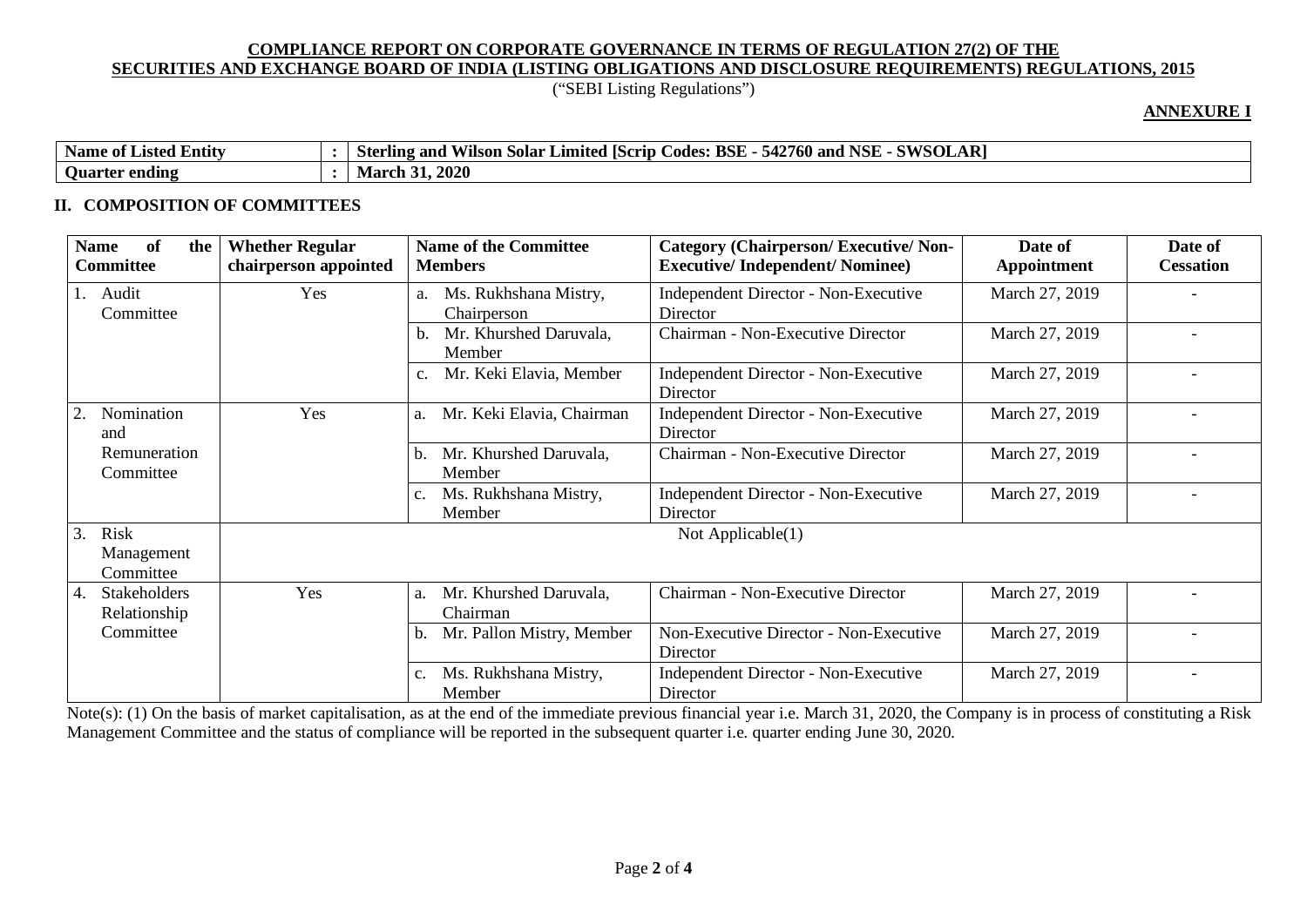# ("SEBI Listing Regulations")

## **ANNEXURE I**

| <b>Name</b><br>$\cdot$ .<br>e of Listed Entity | SOLAR <sup>1</sup><br>CVIICOT<br><b>BSE</b><br>542760 and<br>NCL<br>Ω.<br>Limited<br>and<br>_odec<br>Vilson Solar<br>AS Crip<br>- sterling<br>INDE<br><u> ۷۷۰ ن</u> |
|------------------------------------------------|---------------------------------------------------------------------------------------------------------------------------------------------------------------------|
| $\sim$<br>Ouarter<br>• ending                  | <b>2020</b><br>- March                                                                                                                                              |

## **III. MEETING OF BOARD OF DIRECTORS**

| Date(s) of Meeting(s) (if $\vert$<br>any) in the previous<br>quarter | $Date(s)$ of<br>Meeting $(s)$ (if<br>any) in the | Whether requirement of<br>Ouorum met | <b>Number of Directors</b><br>present | <b>Number of independent</b><br>directors present | Maximum gap between<br>any two consecutive<br>meetings (in number of |
|----------------------------------------------------------------------|--------------------------------------------------|--------------------------------------|---------------------------------------|---------------------------------------------------|----------------------------------------------------------------------|
|                                                                      | relevant quarter                                 |                                      |                                       |                                                   | days)                                                                |
| November 14, 2019                                                    | February 12, 2020                                | Yes                                  | $6$ out of $6$                        | 3 out of 3                                        | 42 days                                                              |
| December 31, 2019                                                    | March 16, 2020                                   | <b>Yes</b>                           | 6 out of 6                            | 3 out of 3                                        | 32 days                                                              |

### **IV. MEETING OF COMMITTEES**

|    | <b>Name of the Committee</b>                  | $Date(s)$ of<br>meeting(s) of the<br>committee in the<br>relevant quarter | Whether<br>requirement of<br><b>Quorum met</b><br>(details) | Number of<br><b>Directors</b><br>present | Number of<br>independent<br>directors<br>present | $Date(s)$ of<br>meeting of the<br>committee in the<br>previous<br>quarter | <b>Maximum</b> gap<br>between any two<br>consecutive meetings<br>in number of days |
|----|-----------------------------------------------|---------------------------------------------------------------------------|-------------------------------------------------------------|------------------------------------------|--------------------------------------------------|---------------------------------------------------------------------------|------------------------------------------------------------------------------------|
|    | <b>Audit Committee</b>                        | February 12, 2020                                                         | Yes                                                         | 3 out of 3                               | 2 out of 2                                       | November 14,<br>2019                                                      | 42 days                                                                            |
|    |                                               | March 16, 2020                                                            | Yes                                                         | 3 out of 3                               | 2 out of 2                                       | December 27,<br>2019                                                      | 32 days                                                                            |
|    |                                               |                                                                           |                                                             |                                          |                                                  | December 31,<br>2019 (adjourned)                                          |                                                                                    |
|    | Nomination and Remuneration<br>Committee      |                                                                           |                                                             |                                          |                                                  | October 03, 2019                                                          |                                                                                    |
| 3. | <b>Risk Management Committee</b>              |                                                                           |                                                             | Not Applicable                           |                                                  |                                                                           |                                                                                    |
| 4. | <b>Stakeholders Relationship</b><br>Committee | March 16, 2020                                                            | Yes                                                         | 3 out of 3                               | out of $1$                                       | November 14,<br>2019                                                      |                                                                                    |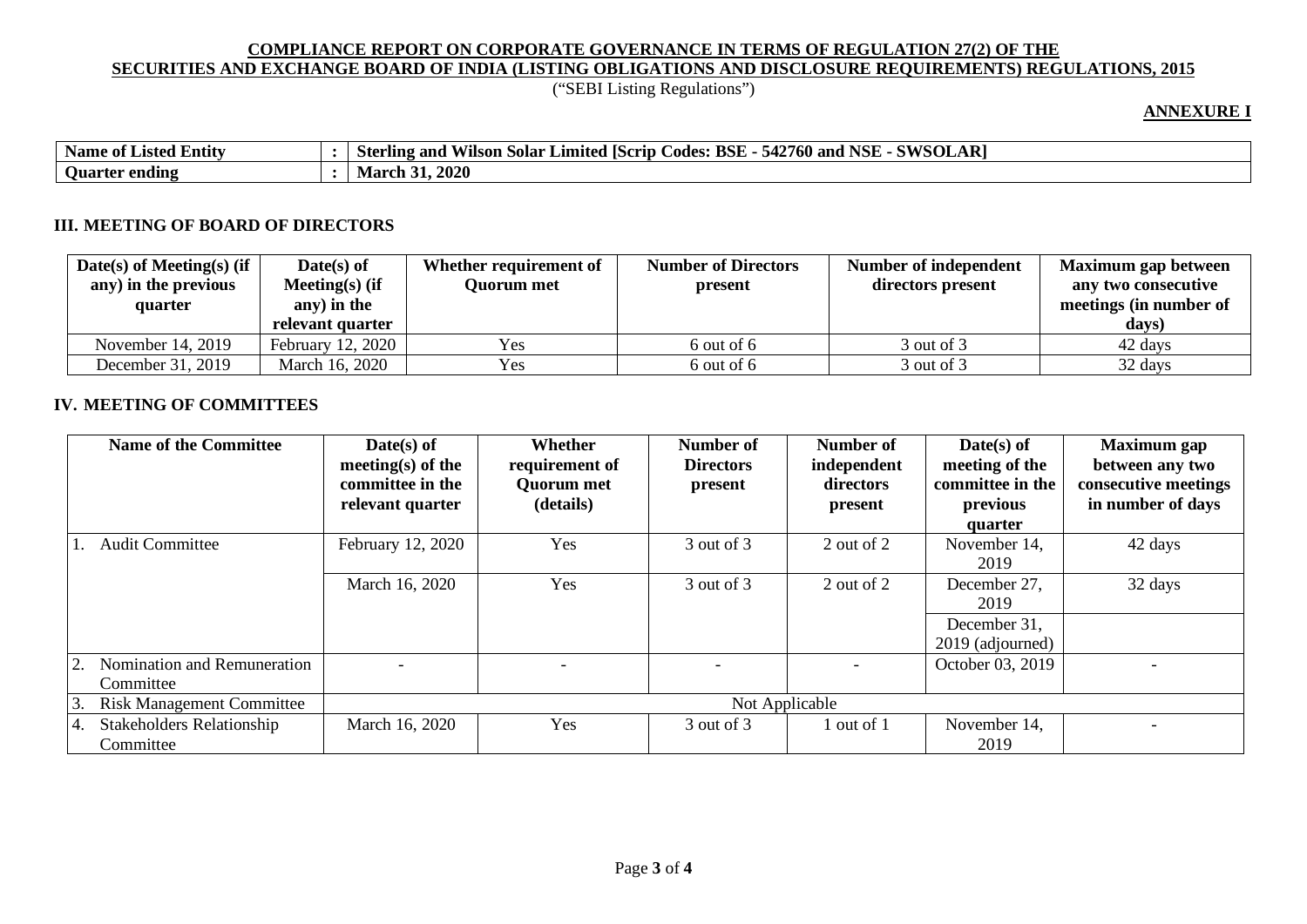("SEBI Listing Regulations")

#### **ANNEXURE I**

| $\cdot$ .<br><b>Name</b><br><b>Entity</b><br>: Listed<br>- of | <b>JOLAR</b><br><b>BSF</b><br>$\mathbf{X}$<br>. SWSOL<br>$\Delta$<br>70 M<br>\2760 and<br>.50lar<br>oder.<br>and<br>Limited<br>IScrid-<br>Sterling<br>vuson<br>54.<br>⊃ V⊻<br>WI |
|---------------------------------------------------------------|----------------------------------------------------------------------------------------------------------------------------------------------------------------------------------|
| $\sim$<br><b>Ouarter ending</b>                               | .2020<br>$\blacksquare$ March $\mathcal{F}$                                                                                                                                      |

#### **V. RELATED PARTY TRANSACTIONS**

| Subiect                                                                                                                                               | <b>Compliance status (Yes/No/NA)</b> |  |  |  |  |  |  |
|-------------------------------------------------------------------------------------------------------------------------------------------------------|--------------------------------------|--|--|--|--|--|--|
| Whether prior approval of audit committee obtained                                                                                                    | ، م ⁄<br><b>A</b> UN                 |  |  |  |  |  |  |
| Whether shareholder approval obtained for material RPT                                                                                                |                                      |  |  |  |  |  |  |
| Whether details of RPT<br>entered into pursuant to omnibus approval have been reviewed by Audit Committee<br>$\vee$ $\triangle$ $\heartsuit$<br>1 U.S |                                      |  |  |  |  |  |  |

### **VI. AFFIRMATIONS**

- 1. The composition of Board of Directors is in terms of SEBI Listing Regulations: **Yes**
- 2. The composition of the following committees is in terms of SEBI Listing Regulations
	- a. Audit Committee: **Yes**
	- b. Nomination and Remuneration Committee: **Yes**
	- c. Stakeholders Relationship Committee: **Yes**
	- d. Risk Management Committee: **Not Applicable -** On the basis of market capitalisation, as at the end of the immediate previous financial year i.e. March 31, 2020, the Company is in process of constituting a Risk Management Committee and the status of compliance will be reported in the subsequent quarter i.e. quarter ending June 30, 2020.
- 3. The committee members have been made aware of their powers, role and responsibilities as specified in SEBI Listing Regulations: **Yes**
- 4. The meetings of the board of directors and the above committees have been conducted in the manner as specified in SEBI Listing Regulations**: Yes**
- 5. The report for the quarter ended December 31, 2019 was placed before the Board of Directors at its meeting held on February 12, 2020. The report for the quarter ended March 31, 2020 will be placed at the meeting of Board of Directors of the Company held after the quarter ended March 31, 2020. Comments/ observations/ advice of the Board thereon, if any, will be reported by filing a revised report within 15 days of the board meeting where the report will be placed.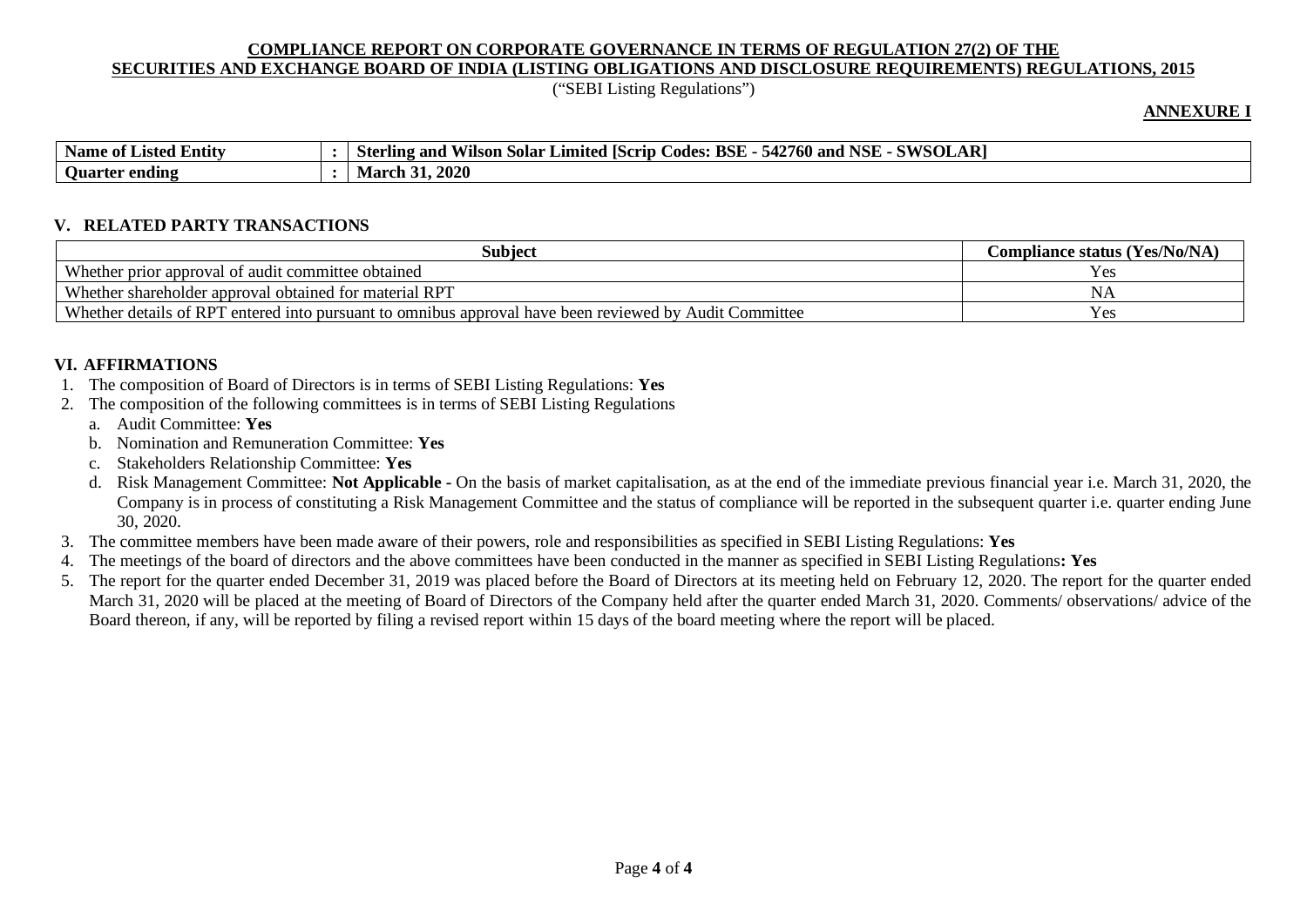### **ANNEXURE II**

| <b>Name of the Company</b>     | :   Sterling and Wilson Solar Limited [Scrip Codes: BSE -<br>$\vert$ 542760 and NSE - SWSOLAR] |
|--------------------------------|------------------------------------------------------------------------------------------------|
| <b>Financial Year ended on</b> | <b>March 31, 2020</b>                                                                          |

## **I. Disclosure on website in terms of SEBI Listing Regulations**

| <b>Item</b>                                         | Compliance  | <b>Web Address</b>                |
|-----------------------------------------------------|-------------|-----------------------------------|
|                                                     | status      |                                   |
|                                                     | (Yes/No/NA) |                                   |
| Details of business                                 | Yes         | https://www.sterlingandwilsonsola |
| Terms and conditions of appointment of              | Yes         | r.com/                            |
| Independent director                                |             |                                   |
| Composition of various committees of board of       | Yes         |                                   |
| directors                                           |             |                                   |
| Code of conduct of board of directors and senior    | Yes         |                                   |
| management personnel                                |             |                                   |
| Details of establishment of vigil                   | Yes         |                                   |
| mechanism/Whistle Blower Policy                     |             |                                   |
| Criteria of making payments to non-executive        | Yes         |                                   |
| directors                                           |             |                                   |
| Policy on dealing with related party transactions   | Yes         |                                   |
| Policy for determining 'material' subsidiaries      | Yes         |                                   |
| Details of familiarization programmes imparted to   | Yes         |                                   |
| independent directors                               |             |                                   |
| Contact information of the designated officials of  | Yes         |                                   |
| the listed entity who are responsible for assisting |             |                                   |
| and handling investor grievances                    |             |                                   |
| Email address for grievances redressal and other    | Yes         |                                   |
| relevant details                                    |             |                                   |
| <b>Financial results</b>                            | Yes         |                                   |
| Shareholding pattern                                | Yes         |                                   |
| Details of agreement entered into with the media    | N.A.        | N.A.                              |
| companies and/or their associates                   |             |                                   |
| Schedule of analyst or institutional investor meet  | Yes         | https://www.sterlingandwilsonsola |
| and presentations made by the listed entity to      |             | r.com/                            |
| analysts or institutional investors simultaneously  |             |                                   |
| with submission to stock exchange                   |             |                                   |
|                                                     |             |                                   |
| New name and old name of the listed entity          | N.A.        | N.A.                              |
| Advertisements as per regulation $47(1)$            | Yes         | https://www.sterlingandwilsonsola |
| Credit rating or revision in credit rating obtained | Yes         | r.com/                            |
| Separate audited financial statements of each       | Yes         |                                   |
| subsidiary of the listed entity in respect of a     |             |                                   |
| relevant financial year                             |             |                                   |
| Whether the company has provided information        | Yes         |                                   |
| under separate section on its website under         |             |                                   |
| Regulation 46(2)                                    |             |                                   |
| Materiality Policy as per Regulation 30             | Yes         |                                   |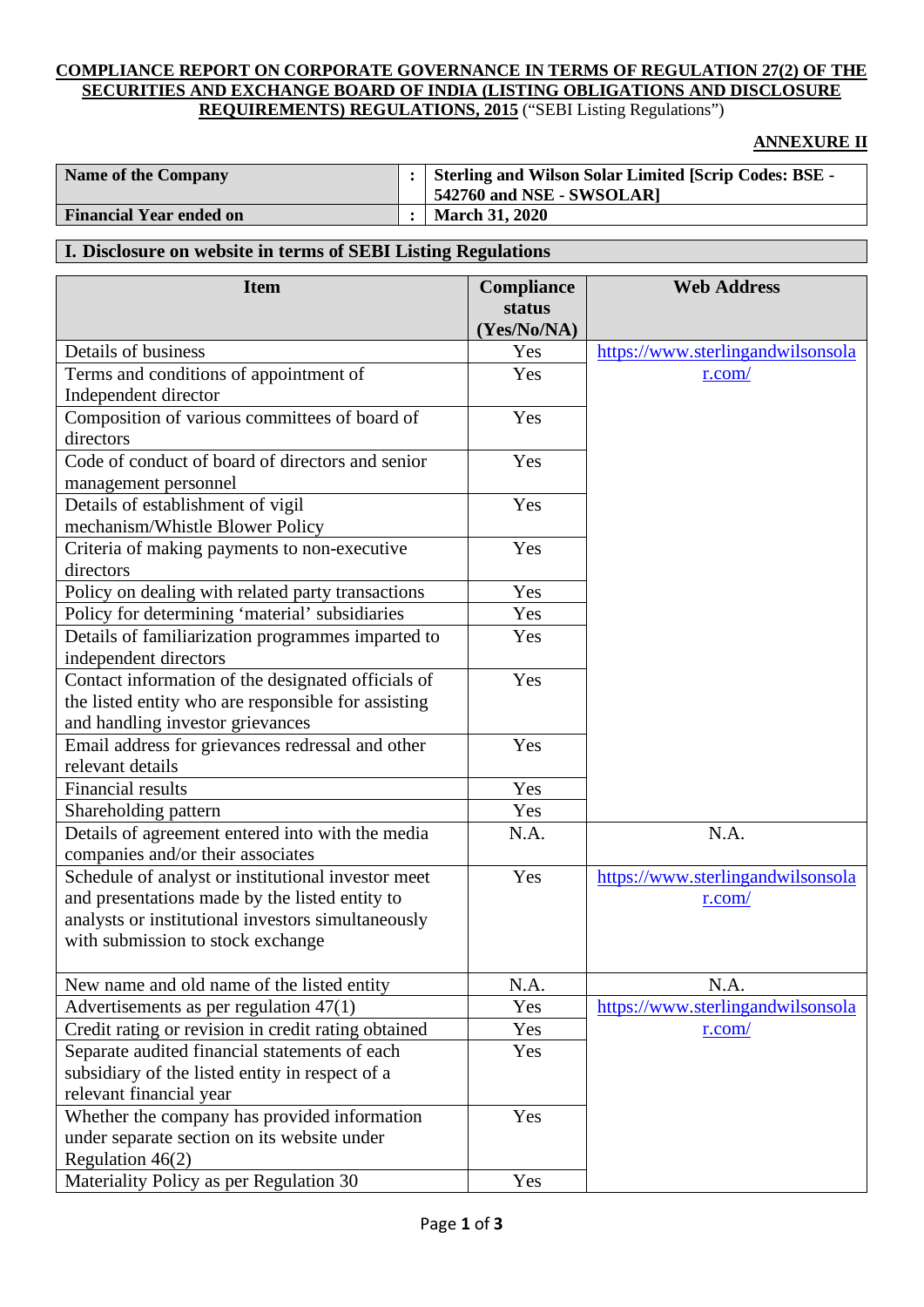### **ANNEXURE II**

| Name of the Company            | <b>Sterling and Wilson Solar Limited [Scrip Codes: BSE -</b><br>542760 and NSE - SWSOLAR] |
|--------------------------------|-------------------------------------------------------------------------------------------|
| <b>Financial Year ended on</b> | <b>March 31, 2020</b>                                                                     |

| Item                                                  | <b>Compliance</b> | <b>Web Address</b> |
|-------------------------------------------------------|-------------------|--------------------|
|                                                       | status            |                    |
|                                                       | (Yes/No/NA)       |                    |
| Dividend Distribution policy as per Regulation 43A    | Yes               |                    |
| (as applicable)                                       |                   |                    |
| It is certified that these contents on the website of | Yes               |                    |
| the listed entity are correct                         |                   |                    |

## **II. Annual Affirmations**

| <b>Particulars</b>                                        | <b>Regulation Number</b>        | Compliance<br>status<br>(Yes/No/NA) |
|-----------------------------------------------------------|---------------------------------|-------------------------------------|
| Independent director(s) have been appointed in terms of   | $16(1)(b)$ & 25(6)              | Yes                                 |
| specified criteria of 'independence' and/or 'eligibility' |                                 |                                     |
| Board composition                                         | $17(1)$ . $17(1A)$ ,<br>17(1B)  | Yes                                 |
| Meeting of Board of directors                             | 17(2)                           | Yes                                 |
| Quorum of Board meeting                                   | 17(2A)                          | Yes                                 |
| <b>Review of Compliance Reports</b>                       | 17(3)                           | Yes                                 |
| Plans for orderly succession for appointments             | 17(4)                           | Yes                                 |
| Code of Conduct                                           | 17(5)                           | Yes                                 |
| Fees/compensation                                         | 17(6)                           | Yes                                 |
| Minimum Information                                       | 17(7)                           | Yes                                 |
| <b>Compliance Certificate</b>                             | 17(8)                           | Yes                                 |
| Risk Assessment & Management                              | 17(9)                           | Yes                                 |
| Performance Evaluation of Independent Directors           | 17(10)                          | Yes                                 |
| <b>Recommendation of Board</b>                            | 17(11)                          | Yes                                 |
| Maximum number of Directorships                           | 17A                             | Yes                                 |
| Composition of Audit Committee                            | 18(1)                           | Yes                                 |
| Meeting of Audit Committee                                | 18(2)                           | Yes                                 |
| Composition of Nomination & Remuneration Committee        | 19(1) & (2)                     | Yes                                 |
| Quorum of Nomination & Remuneration Committee             | 19(2A)                          | Yes                                 |
| Meeting of Nomination & Remuneration Committee            | 19(3A)                          | Yes                                 |
| <b>Composition of Stakeholder Relationship Committee</b>  | 20(1), 20(2), 20(2A)            | Yes                                 |
| Meeting of Stakeholder Relationship Committee             | 20(3A)                          | Yes                                 |
| Composition and role of Risk Management Committee         | 21(1), (2), (3), (4)            | N.A. <sup>(1)</sup>                 |
| Meeting of Risk Management Committee                      | 21(3A)                          | N.A.                                |
| Vigil Mechanism                                           | 22                              | Yes                                 |
| Policy for Related Party Transaction                      | $23(1), (5), (6), (7)$ &<br>(8) | Yes                                 |
| Prior or Omnibus approval of Audit Committee for all      | 23(2),(3)                       | Yes                                 |
| related party transactions                                |                                 |                                     |